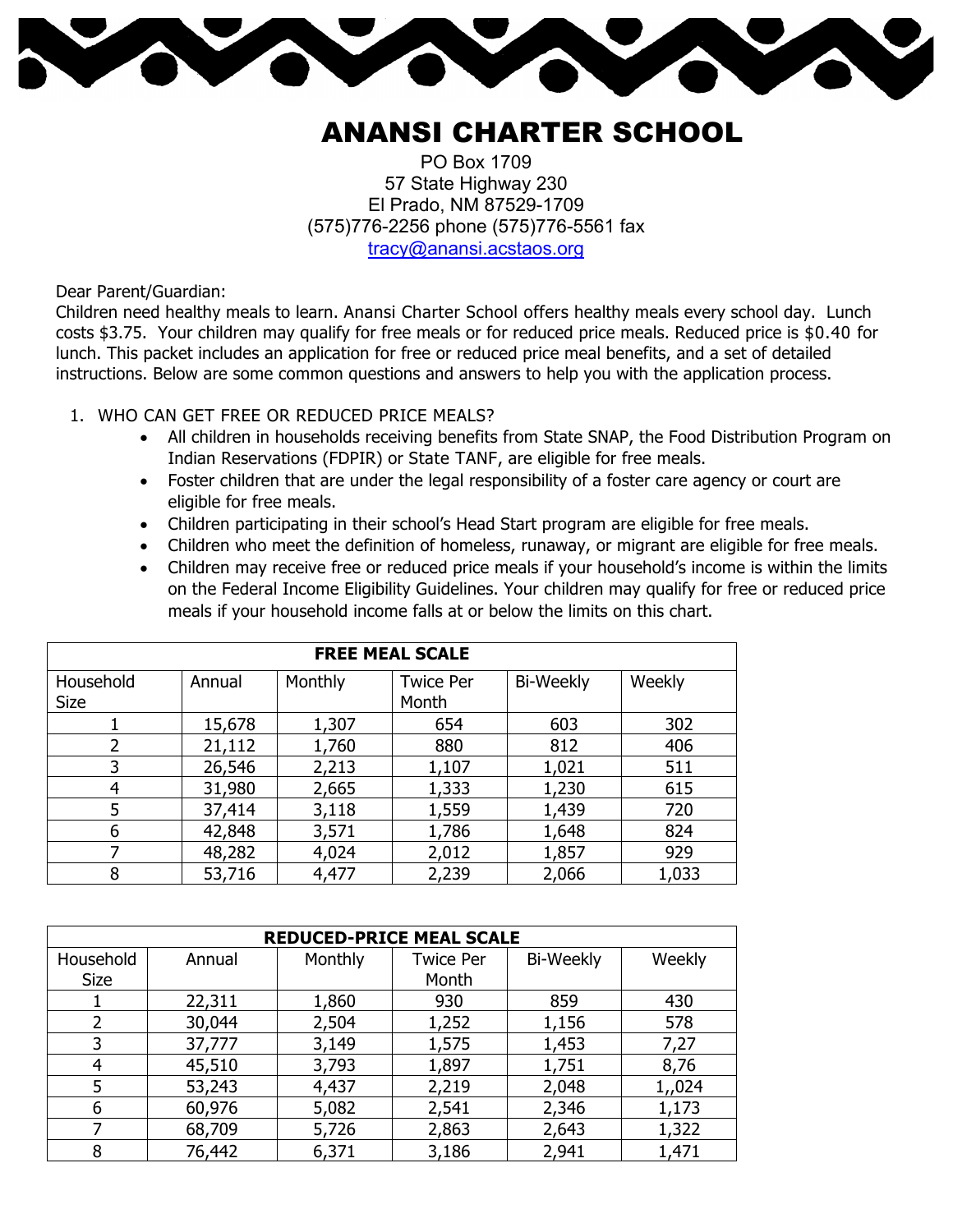- 1. HOW DO I KNOW IF MY CHILDREN QUALIFY AS HOMELESS, MIGRANT, OR RUNAWAY? Do the members of your household lack a permanent address? Are you staying together in a shelter, hotel, or other temporary housing arrangement? Does your family relocate on a seasonal basis? Are any children living with you who have chosen to leave their prior family or household? If you believe children in your household meet these descriptions and haven't been told your children will get free meals, please call Tracy at 575-776-2256 or tracy@anansi.acstaos.org.
- 2. DO I NEED TO FILL OUT AN APPLICATION FOR EACH CHILD? No. *Use one Free and Reduced Price School Meals Application for all students in your household.* We cannot approve an application that is not complete, so be sure to fill out all required information. Return the completed application to: Anansi Charter School PO Box 1709 El Prado, NM 87529 or call 575-776-2256.
- 3. SHOULD I FILL OUT AN APPLICATION IF I RECEIVED A LETTER THIS SCHOOL YEAR SAYING MY CHILDREN ARE ALREADY APPROVED FOR FREE MEALS? No, but please read the letter you got carefully and follow the instructions. If any children in your household were missing from your eligibility notification, contact Tracy at Anansi Charter School PO Box 1709 El Prado, NM 87529, email tracy@anansi.acstaos.org or call 575-776-2256 immediately.
- 4. CAN I APPLY ONLINE? Yes! You are encouraged to complete an online application instead of a paper application if you are able. The online application has the same requirements and will ask you for the same information as the paper application. Visit **[website]** to begin or to learn more about the online application process. Contact Tracy at 575-776-2256 or email tracy@anansi.acstaos.org if you have any questions about the online application.
- 5. MY CHILD'S APPLICATION WAS APPROVED LAST YEAR. DO I NEED TO FILL OUT A NEW ONE? Yes. Your child's application is only good for that school year and for the first few days of this school year, through September 2017. You must send in a new application unless the school told you that your child is eligible for the new school year. If you do not send in a new application that is approved by the school or you have not been notified that your child is eligible for free meals, your child will be charged the full price for meals.
- 6. I GET WIC. CAN MY CHILDREN GET FREE MEALS? Children in households participating in WIC may be eligible for free or reduced price meals. Please send in an application.
- 7. WILL THE INFORMATION I GIVE BE CHECKED? Yes. We may also ask you to send written proof of the household income you report.
- 8. IF I DON'T QUALIFY NOW, MAY I APPLY LATER? Yes, you may apply at any time during the school year. For example, children with a parent or guardian who becomes unemployed may become eligible for free and reduced price meals if the household income drops below the income limit.
- 9. WHAT IF I DISAGREE WITH THE SCHOOL'S DECISION ABOUT MY APPLICATION? You should talk to school officials.
- 10. MAY I APPLY IF SOMEONE IN MY HOUSEHOLD IS NOT A U.S. CITIZEN? Yes. You, your children, or other household members do not have to be U.S. citizens to apply for free or reduced price meals.
- 11. WHAT IF MY INCOME IS NOT ALWAYS THE SAME? List the amount that you normally receive. For example, if you normally make \$1000 each month, but you missed some work last month and only made \$900, put down that you made \$1000 per month. If you normally get overtime, include it, but do not include it if you only work overtime sometimes. If you have lost a job or had your hours or wages reduced, use your current income.
- 12. WHAT IF SOME HOUSEHOLD MEMBERS HAVE NO INCOME TO REPORT? Household members may not receive some types of income we ask you to report on the application, or may not receive income at all. Whenever this happens, please write a 0 in the field. However, if any income fields are left empty or blank, those will also be counted as zeroes. Please be careful when leaving income fields blank, as we will assume you meant to do so.